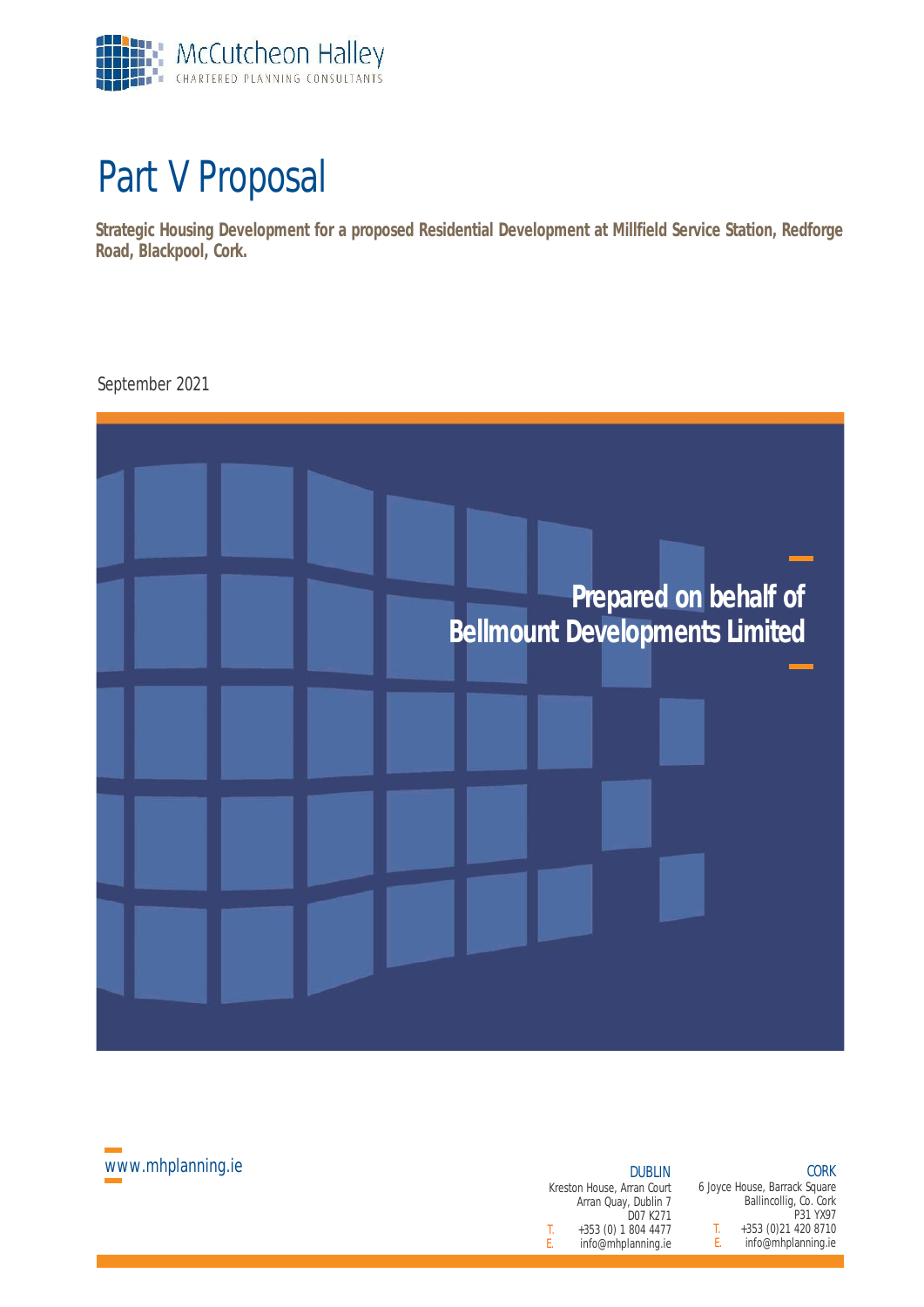## 1. Introduction

This Part V proposal accompanies a Strategic Housing Development planning application for a proposed Build to Rent residential development at Millfield Service Station, Redforge Road, Blackpool, Cork, on behalf of Bellmount Developments Limited.

In summary, the development proposes to develop 114 no. Build to Rent residential units. In compliance with the requirement to transfer 10% of the development, 12 units are proposed for transfer, to include a mix of unit types and sizes.

The principle of the transfer of a mix of unit types and sizes distributed in 'scattered clusters' throughout the development has been agreed with Cork City Council. The final mix of units, location of units, and transfer costs are to be agreed with the Council following any grant of planning permission, and prior to the commencement of development.

## 2. Project Description

The proposed development comprises the demolition of existing structures on site including a single storey building, pump island canopy, 4 no. fuel pumps and the decommissioning/removal of 4 no. underground fuel tanks and the construction of 114 no. Build to Rent apartments (comprising a mix of 1 and 2 bed apartments) in 2 no. blocks, ranging in height from 4 to 9 storeys, 1 no. 313 sqm retail unit, residential amenity facilities including a reception, residents gym, lounge area and shared workspace, the provision of landscaping and amenity areas including an enclosed courtyard and 1 no. rooftop garden, the provision of public realm improvements on Redforge Road including widened footpaths and pavement improvements, pedestrian crossing, tree planting, raised tables/planters and seating areas and all associated ancillary development including pedestrian/cyclist facilities, lighting, drainage, boundary treatments, bin and bicycle storage, ESB Sub-station and plant at ground floor level.

### 3. Part V Proposal

The Part V proposal is for the transfer of 11 no. units, as detailed on Butler Cammoranesi's drawings number A10-20 and illustrated in Figure 1. The breakdown of the units proposed for transfer and estimated costs per unit are as provided in Table 1.

| No.<br><b>Bedrooms</b> | Area $m2$ | No.     | <b>Estimated</b><br>Cost $\in$ |
|------------------------|-----------|---------|--------------------------------|
| 1 bed                  | 58        | 3       | 163.063                        |
| 1 bed                  | 49        | 3       | 137,875                        |
| 1 bed                  | 48        | 3       | 135,077                        |
| $2$ bed $4$<br>person  | 76        | 3       | 213,438                        |
| <b>Totals</b>          |           | $12 \,$ |                                |

Table 1 – Part V Unit Transfer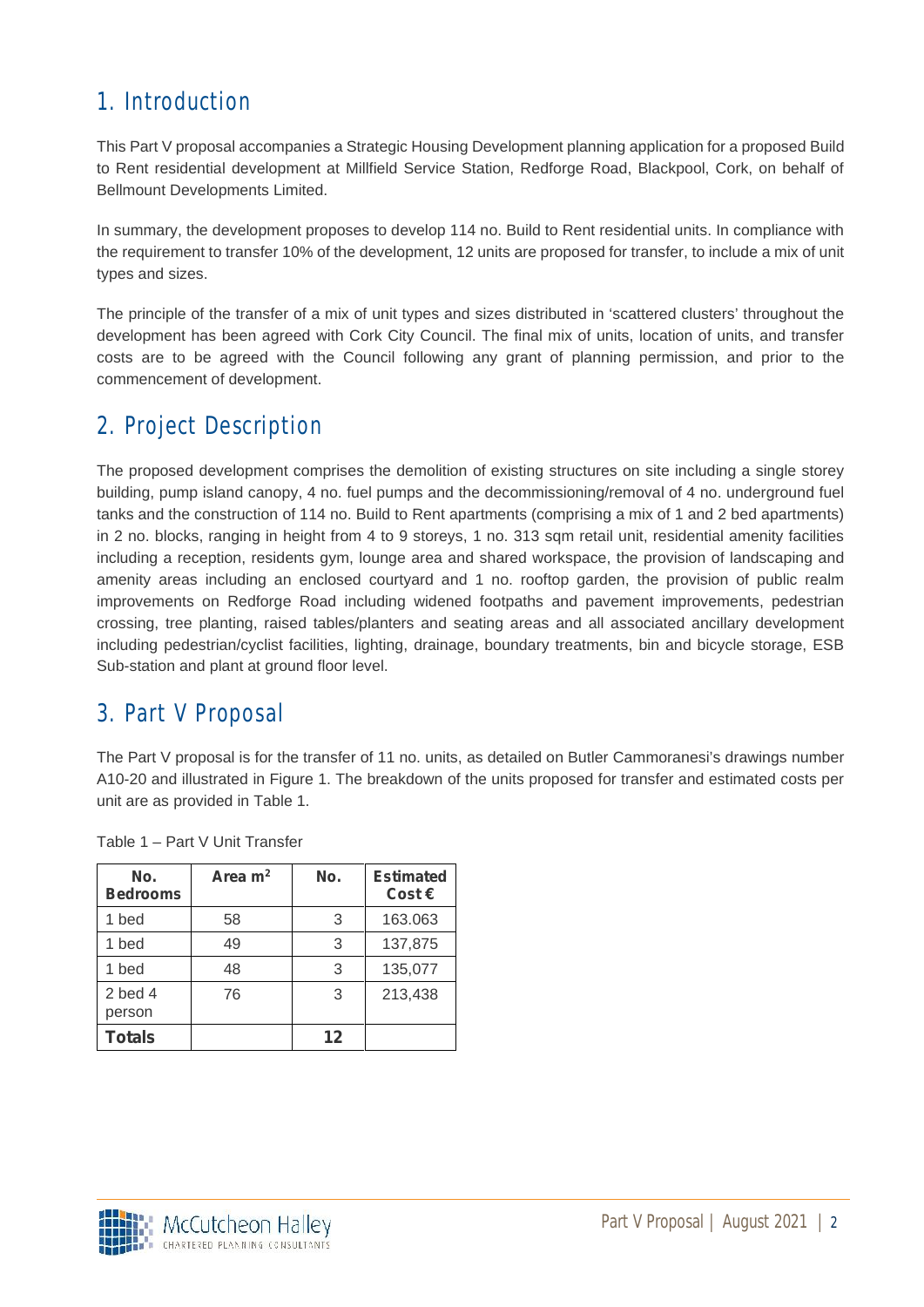

Fig. 1 Part V Layout.

Appendix 1 provides a summary of the cost estimates for each unit type. The costs are estimated based on industry cost standards. Final transfer costs will be agreed with Cork City Council, following any grant of planning permission, based on a measured Bill of Quantities for the site.

Table 2 provides details of the number of units proposed for transfer, as highlighted on Butler Cammoranesi drawing number A10-20, as per proposed phasing of the development.

Drawings of the units to be transferred are provided within the planning application.

## 4. Summary

Bellmount Developments Limited are applying for a Build to Rent residential development of 114 no. apartments. The development consists of a mix of 77 no. 1 bed apartments and 37 no. 2 bed apartments.

The Part V proposal is for the transfer of 12 no. units (10% of the units), located in scattered clusters throughout the development. Estimated costs, based on industry cost standards, are provided for each unit. The final Part V agreement, including the mix, location and cost of units to be transferred is to be agreed with Cork City Council following any grant of planning permission, prior to commencement of development.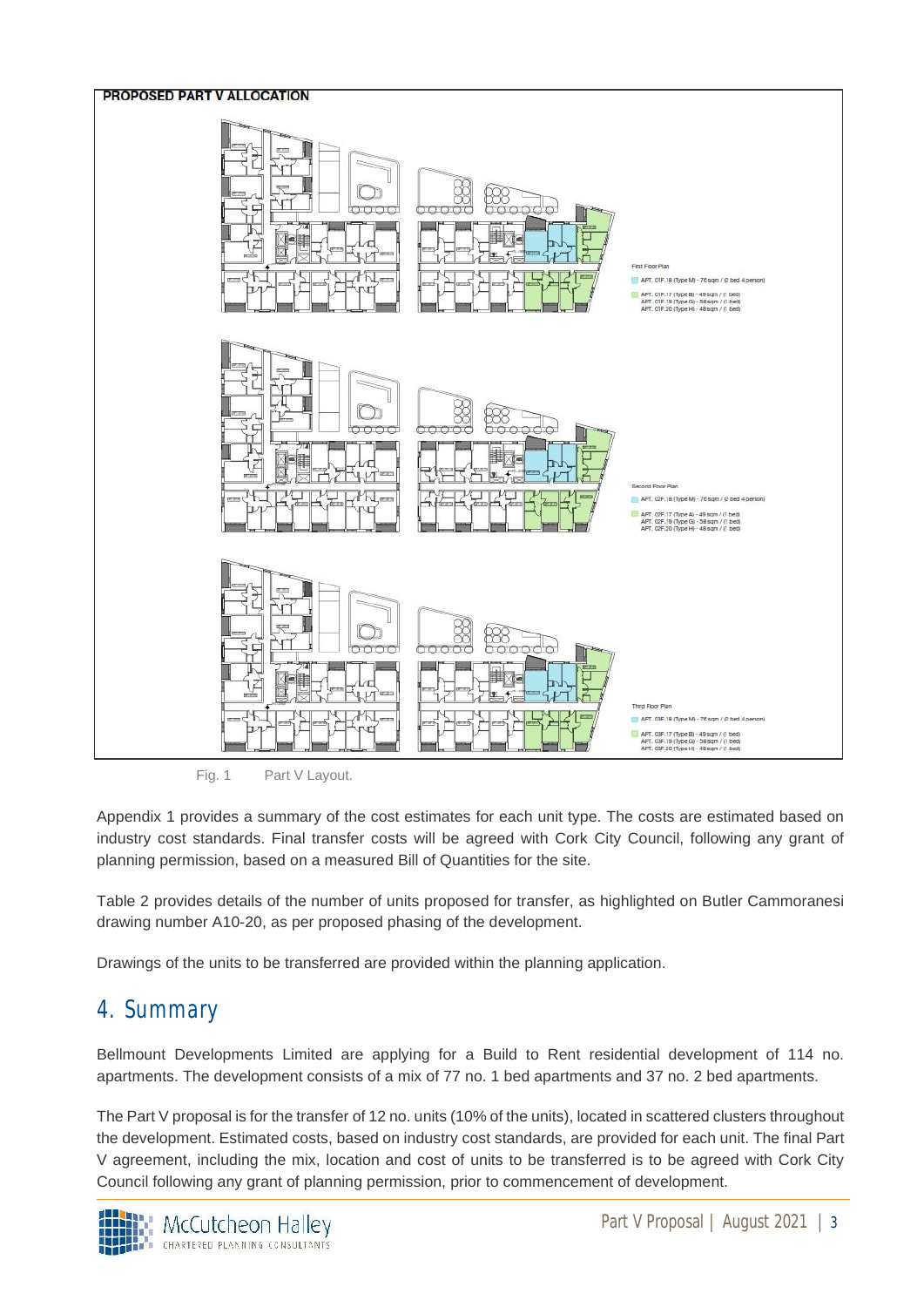# Appendix 1

Cost Estimates Per Unit Type

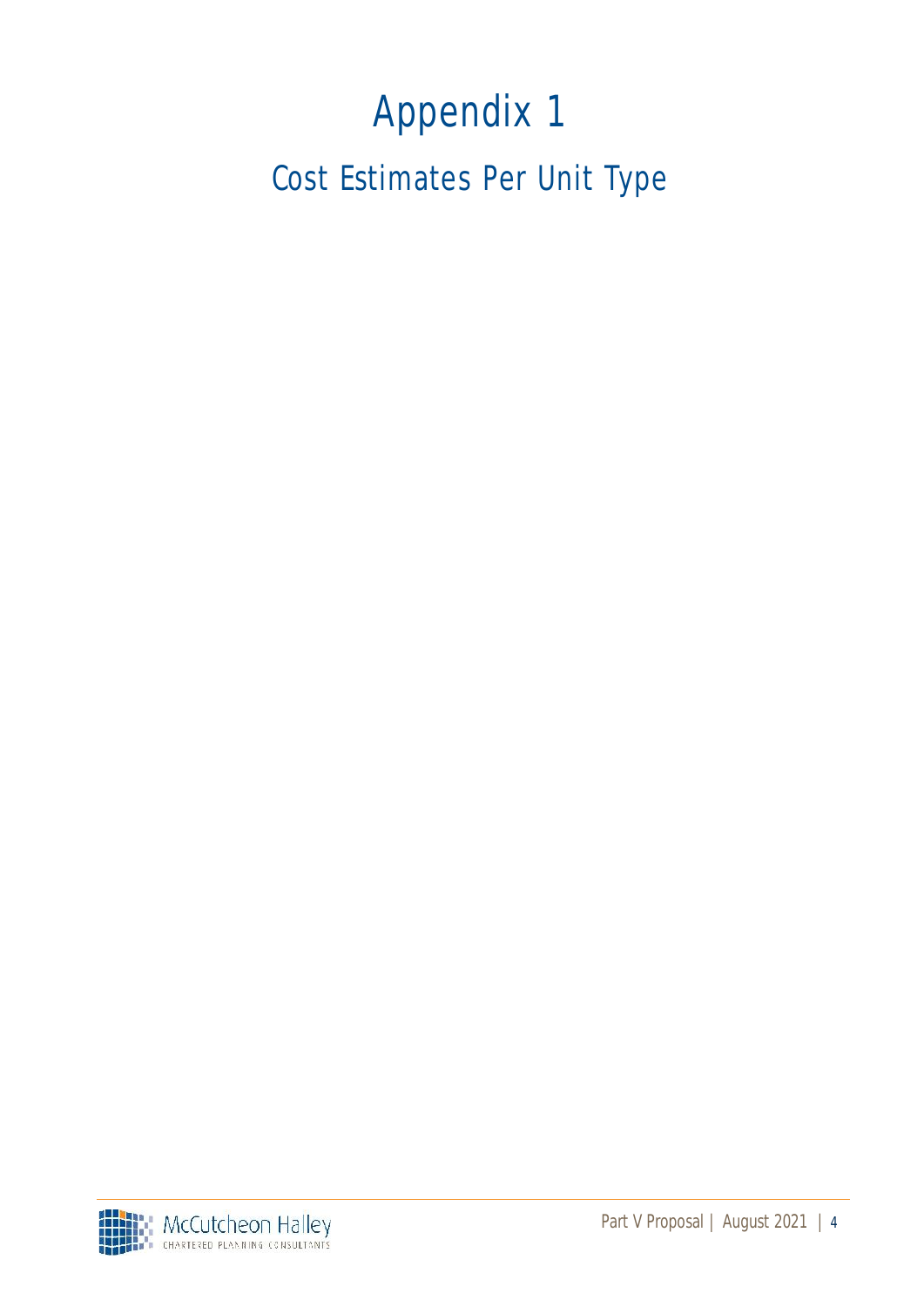#### **House Cost Summaries - 1 bed Apartment**

| <b>House Cost Summaries</b>                                                                  | sq m/ha          |
|----------------------------------------------------------------------------------------------|------------------|
| <b>Apartment Unit Size</b>                                                                   | 48               |
| No. of Units                                                                                 | 3<br>114<br>0.75 |
| Total No. of Units on site                                                                   |                  |
| <b>Total Site Area</b>                                                                       |                  |
| <b>Assumed Costs</b>                                                                         |                  |
| Construction Cost (per sq m) [1]                                                             | 1,310            |
| Site Works & Indirect Site Cost (per sq m) [2]                                               | 543.65           |
| Existing Use Value of land (per ha) [3]                                                      | 49,400           |
|                                                                                              | €                |
| <b>Construction Costs (excluding Construction Profit)</b>                                    |                  |
| <b>Estimated Construction Cost per unit</b>                                                  | 62,880           |
| Estimated External Works; Site Works & Indirect Site Costs per unit                          | 26,095           |
| <b>Sub Total</b>                                                                             | 88,975           |
|                                                                                              |                  |
| Attributable Development Costs @ 25.5% of House Construction Costs [4]                       | 16,034           |
| Design Team Fees                                                                             |                  |
| Legal & Estate Agents Fees                                                                   |                  |
| <b>Marketing Costs</b>                                                                       |                  |
| Assigned Certifier - Building control                                                        |                  |
| Other Costs (specify)                                                                        |                  |
| Sub-total ex-VAT                                                                             | 105,010          |
|                                                                                              |                  |
| Profit on construction costs, but not attributable development costs @15%                    | 13,346           |
| House (ex VAT)                                                                               | 118,681          |
| VAT@ 13.5%                                                                                   | 16,022           |
| Total Cost (inc. VAT) but excluding Development Contributions / Local Authority<br>Bonds [5] | 134,703          |
| Average site Existing Use Value per unit (EUV) [6] Site Area / Total Units                   | 325              |
| VAT on Land @13.5%                                                                           | 49               |
| Overall House Cost, with VAT & EUV of Land                                                   | 135,077          |

[1] This is based on cost range of Linesight Irish Construction Costs 2019. Cost range for estate house (average 100sq m) is €1,310 to €1,675 per sq m; Cost range for apartments is €1,690 to €2,500 sq m.

[2] Based on an assumption of 41.5% of house construction unit costs. Informed by report prepared on behalf of the Irish Home Builders Association, May 2012, prepared by Walsh Associates, including External Works, Site Development Works and Indirect Site Costs (scaffolding; site security etc. & building contingency of c.3.8% for unforeseen items)

[4] Based on an assumption of 25.5% of construction unit costs. Informed by report prepared on behalf of the Irish Home Builders Association, May 2012, prepared by Walsh Associates. (Includes: Marketing Costs; Legal & Sale fees; Site & Building Finance costs; Also includes additional allowance for Assigned Certifier Bldg Control Regs; Excludes: Financial Contributions, LA Bonds & Part V Contribution) [3] Based on assumption of €20k per acre / €49,400 per ha for agricultural land, or submitted existing use value for brownfield land.

[5] Development Contributions & LA Bond will be as levied by the Planning Authority, plus VAT.

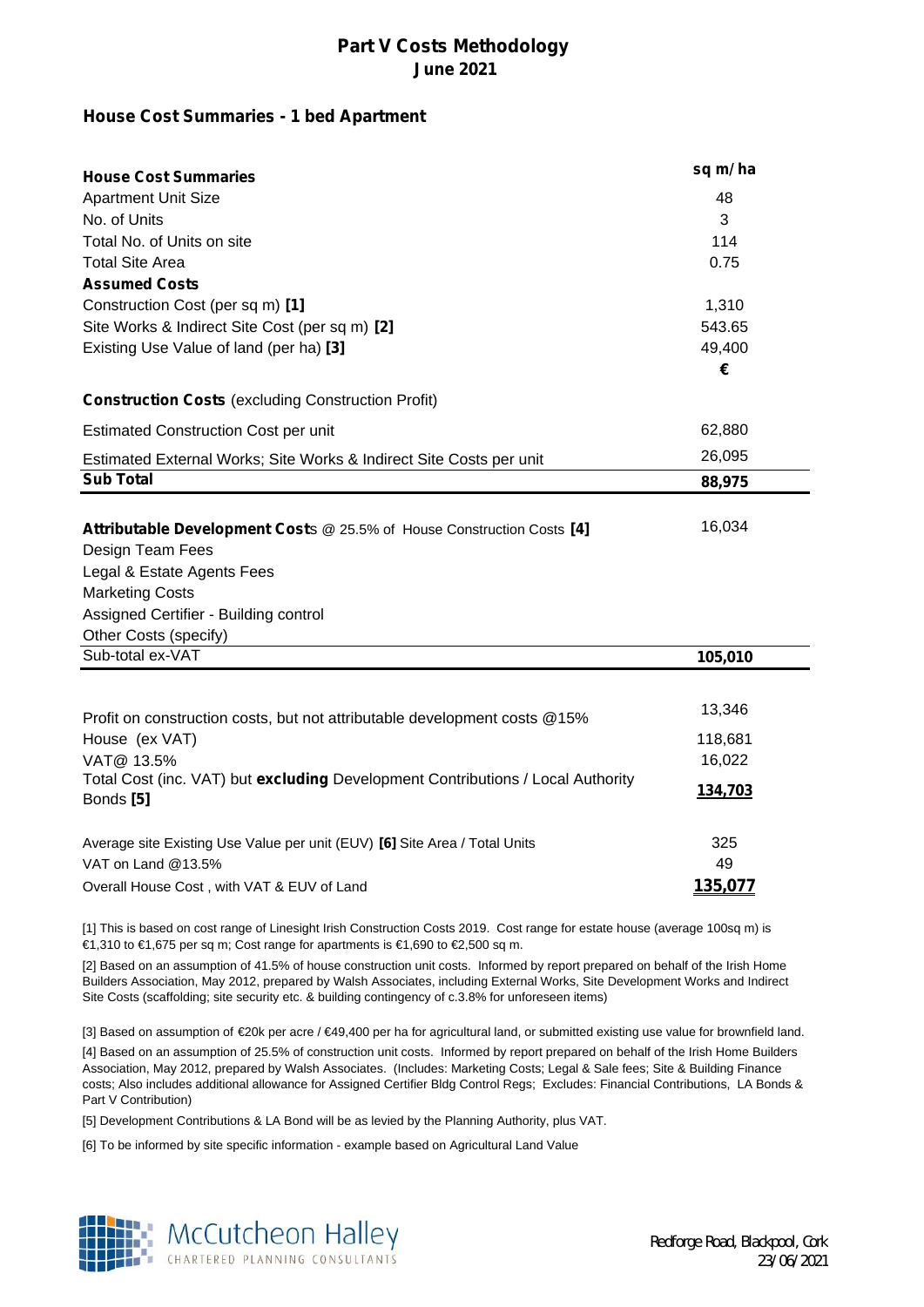#### **House Cost Summaries - 1 bed Apartment**

| <b>House Cost Summaries</b>                                                                  | sq m/ha          |
|----------------------------------------------------------------------------------------------|------------------|
| <b>Apartment Unit Size</b>                                                                   | 49               |
| No. of Units                                                                                 | 3<br>114<br>0.75 |
| Total No. of Units on site                                                                   |                  |
| <b>Total Site Area</b>                                                                       |                  |
| <b>Assumed Costs</b>                                                                         |                  |
| Construction Cost (per sq m) [1]                                                             | 1,310            |
| Site Works & Indirect Site Cost (per sq m) [2]                                               | 543.65           |
| Existing Use Value of land (per ha) [3]                                                      | 49,400           |
|                                                                                              | €                |
| <b>Construction Costs (excluding Construction Profit)</b>                                    |                  |
| <b>Estimated Construction Cost per unit</b>                                                  | 64,190           |
| Estimated External Works; Site Works & Indirect Site Costs per unit                          | 26,639           |
| <b>Sub Total</b>                                                                             | 90,829           |
|                                                                                              |                  |
| Attributable Development Costs @ 25.5% of House Construction Costs [4]                       | 16,368           |
| Design Team Fees                                                                             |                  |
| Legal & Estate Agents Fees                                                                   |                  |
| <b>Marketing Costs</b>                                                                       |                  |
| Assigned Certifier - Building control                                                        |                  |
| Other Costs (specify)                                                                        |                  |
| Sub-total ex-VAT                                                                             | 107,197          |
|                                                                                              |                  |
| Profit on construction costs, but not attributable development costs @15%                    | 13,624           |
| House (ex VAT)                                                                               | 121,147          |
| VAT@ 13.5%                                                                                   | 16,355           |
| Total Cost (inc. VAT) but excluding Development Contributions / Local Authority<br>Bonds [5] | 137,501          |
| Average site Existing Use Value per unit (EUV) [6] Site Area / Total Units                   | 325              |
| VAT on Land @13.5%                                                                           | 49               |
| Overall House Cost, with VAT & EUV of Land                                                   | 137,875          |

[1] This is based on cost range of Linesight Irish Construction Costs 2019. Cost range for estate house (average 100sq m) is €1,310 to €1,675 per sq m; Cost range for apartments is €1,690 to €2,500 sq m.

[2] Based on an assumption of 41.5% of house construction unit costs. Informed by report prepared on behalf of the Irish Home Builders Association, May 2012, prepared by Walsh Associates, including External Works, Site Development Works and Indirect Site Costs (scaffolding; site security etc. & building contingency of c.3.8% for unforeseen items)

[4] Based on an assumption of 25.5% of construction unit costs. Informed by report prepared on behalf of the Irish Home Builders Association, May 2012, prepared by Walsh Associates. (Includes: Marketing Costs; Legal & Sale fees; Site & Building Finance costs; Also includes additional allowance for Assigned Certifier Bldg Control Regs; Excludes: Financial Contributions, LA Bonds & Part V Contribution) [3] Based on assumption of €20k per acre / €49,400 per ha for agricultural land, or submitted existing use value for brownfield land.

[5] Development Contributions & LA Bond will be as levied by the Planning Authority, plus VAT.

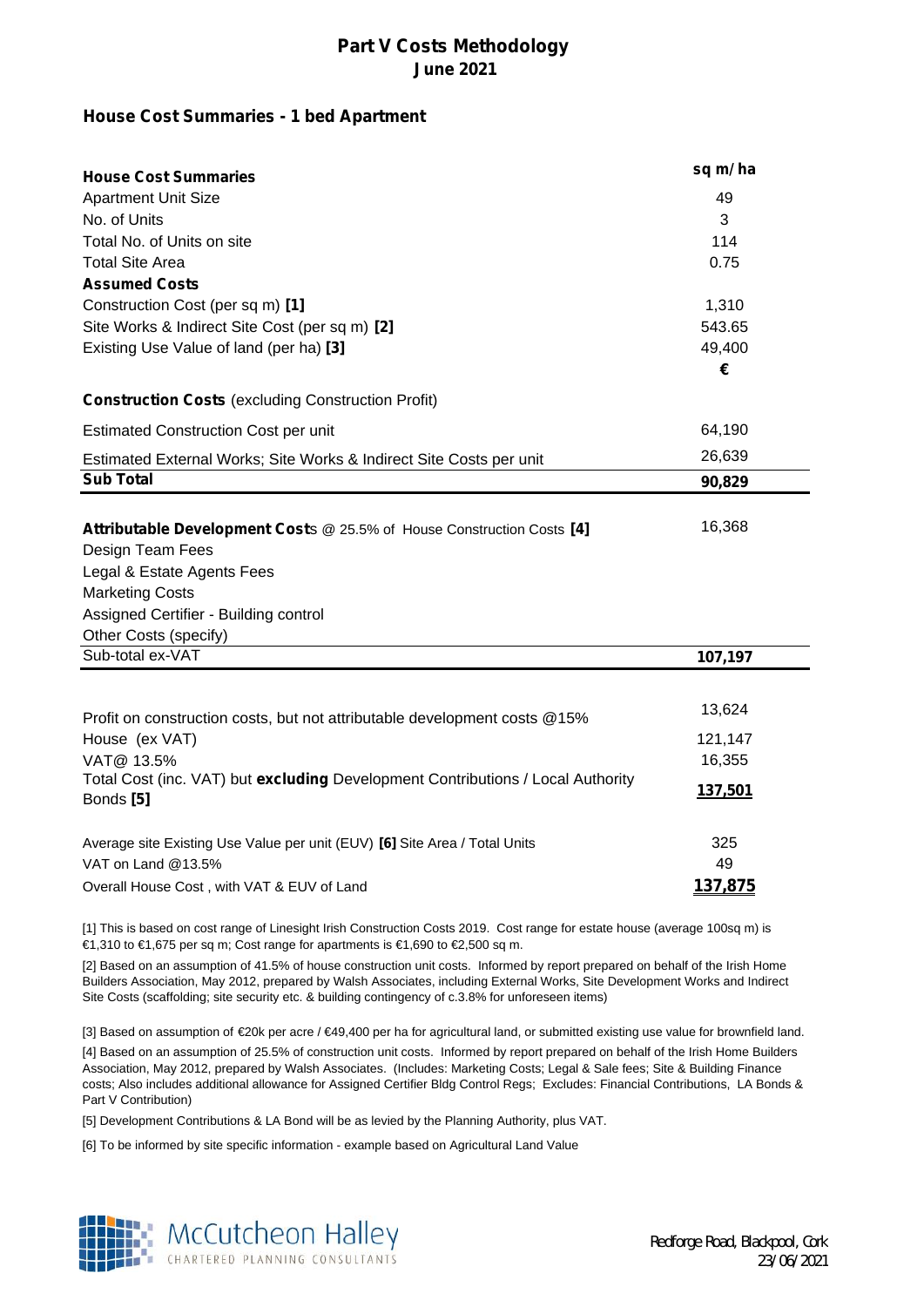#### **House Cost Summaries - 1 bed Apartment**

| <b>House Cost Summaries</b>                                                                  | sq m/ha          |
|----------------------------------------------------------------------------------------------|------------------|
| <b>Apartment Unit Size</b>                                                                   | 58               |
| No. of Units                                                                                 | 3<br>114<br>0.75 |
| Total No. of Units on site                                                                   |                  |
| <b>Total Site Area</b>                                                                       |                  |
| <b>Assumed Costs</b>                                                                         |                  |
| Construction Cost (per sq m) [1]                                                             | 1,310<br>543.65  |
| Site Works & Indirect Site Cost (per sq m) [2]                                               |                  |
| Existing Use Value of land (per ha) [3]                                                      | 49,400           |
|                                                                                              | €                |
| <b>Construction Costs (excluding Construction Profit)</b>                                    |                  |
| <b>Estimated Construction Cost per unit</b>                                                  | 75,980           |
| Estimated External Works; Site Works & Indirect Site Costs per unit                          | 31,532           |
| <b>Sub Total</b>                                                                             | 107,512          |
|                                                                                              |                  |
| Attributable Development Costs @ 25.5% of House Construction Costs [4]                       | 19,375           |
| Design Team Fees                                                                             |                  |
| Legal & Estate Agents Fees                                                                   |                  |
| <b>Marketing Costs</b>                                                                       |                  |
| Assigned Certifier - Building control                                                        |                  |
| Other Costs (specify)                                                                        |                  |
| Sub-total ex-VAT                                                                             | 126,887          |
|                                                                                              |                  |
| Profit on construction costs, but not attributable development costs @15%                    | 16,127           |
| House (ex VAT)                                                                               | 143,338          |
| VAT@ 13.5%                                                                                   | 19,351           |
| Total Cost (inc. VAT) but excluding Development Contributions / Local Authority<br>Bonds [5] | 162,689          |
| Average site Existing Use Value per unit (EUV) [6] Site Area / Total Units                   | 325              |
| VAT on Land @13.5%                                                                           | 49               |
| Overall House Cost, with VAT & EUV of Land                                                   | 163,063          |

[1] This is based on cost range of Linesight Irish Construction Costs 2019. Cost range for estate house (average 100sq m) is €1,310 to €1,675 per sq m; Cost range for apartments is €1,690 to €2,500 sq m.

[2] Based on an assumption of 41.5% of house construction unit costs. Informed by report prepared on behalf of the Irish Home Builders Association, May 2012, prepared by Walsh Associates, including External Works, Site Development Works and Indirect Site Costs (scaffolding; site security etc. & building contingency of c.3.8% for unforeseen items)

[4] Based on an assumption of 25.5% of construction unit costs. Informed by report prepared on behalf of the Irish Home Builders Association, May 2012, prepared by Walsh Associates. (Includes: Marketing Costs; Legal & Sale fees; Site & Building Finance costs; Also includes additional allowance for Assigned Certifier Bldg Control Regs; Excludes: Financial Contributions, LA Bonds & Part V Contribution) [3] Based on assumption of €20k per acre / €49,400 per ha for agricultural land, or submitted existing use value for brownfield land.

[5] Development Contributions & LA Bond will be as levied by the Planning Authority, plus VAT.